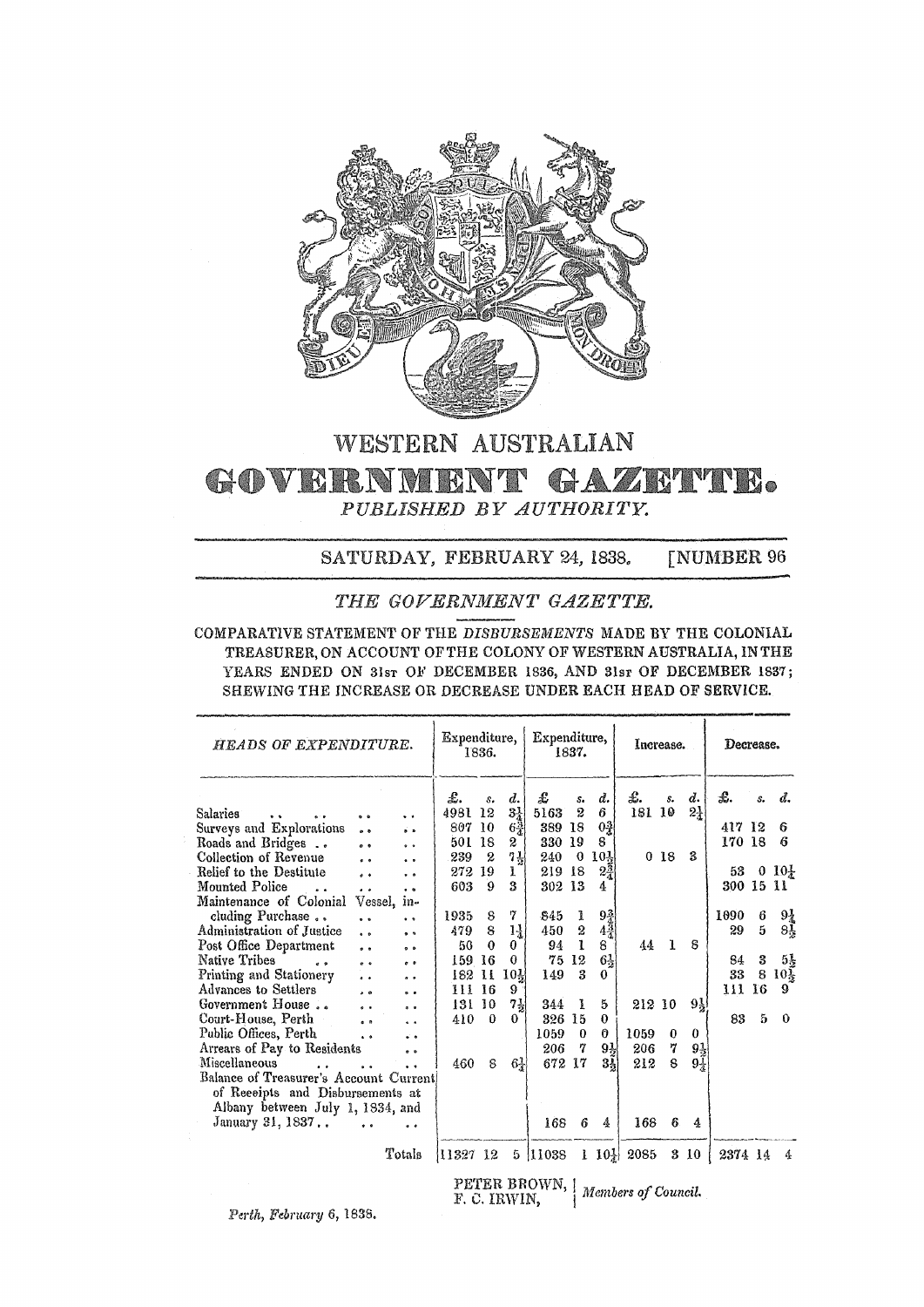## February 17, 1838.

### APPLICATIONS FOR FULL TITLES OF GRANTS OF LAND.

THE undermentioned Applications for full Titles of Grants of Land and Town Allotments having been approved by His Excellency the Governor, the Parties interested, or their Agents, are requested to call at this Office to make the necessary arrangements for the preparation of the Deeds of Grant, viz. :-

| Walter Pace,                 | 5000 acres, Yorkshire.          |                   |  |  |  |  |  |
|------------------------------|---------------------------------|-------------------|--|--|--|--|--|
| H. MacDonald.                | 533<br>99                       | Perthshire.       |  |  |  |  |  |
| M. & J. S. Clarkson,         | 205<br>,,                       | Peninsula.        |  |  |  |  |  |
| A. H. Stone,                 | 5320<br>$\overline{\mathbf{z}}$ | Yorkshire.        |  |  |  |  |  |
| John Morrell,                | 4600<br>99                      | Ditto.            |  |  |  |  |  |
| Thomas Hester,               | 400<br>99                       | Plantar.          |  |  |  |  |  |
| J. H. Monger,                | - 200<br>99                     | Perthshire.       |  |  |  |  |  |
| James Dodds,                 | 2000<br>,,                      | Yorkshire.        |  |  |  |  |  |
| Joseph Harris,               | 2080<br>35                      | Williams.         |  |  |  |  |  |
| J. S. Harris,                | 2440<br>99                      | Ditto.            |  |  |  |  |  |
| M. J. Currie.                | 5000<br>93                      | Avon River.       |  |  |  |  |  |
|                              |                                 |                   |  |  |  |  |  |
| J. Mitchell,                 | Perth Building Lot V 20.        |                   |  |  |  |  |  |
| G. F. Moore,                 | Ditto                           | $A\ 5\frac{3}{4}$ |  |  |  |  |  |
| C. H. Suthurland,            | Ditto                           | $-22$ L.          |  |  |  |  |  |
| Thomas Porley,               | Ditto                           | 3 G.              |  |  |  |  |  |
| William Lamb,                | Fremantle Ditto No. 3.          |                   |  |  |  |  |  |
| By His Excellency's command, |                                 |                   |  |  |  |  |  |
| PETER BROWN.                 |                                 |                   |  |  |  |  |  |
|                              | Colonial Secretary.             |                   |  |  |  |  |  |

Colonial Secretary's Office, Perth,<br>February 21, 1838.

N Application having been addressed to the the Local Government by a Settler, in which he claims an unconditional Title to his Lands, upon the ground of his having invested Capital upon certain Articles enumerated in the 3d Clause of the Circular Notice dated Downingstreet, 3d February, 1828; His Excellency the Governor has been pleased to direct the following Copy of the Reply, which has been transmitted to him, to be published for general information.

By His Excellency's command,

## PETER BROWN.

## Colonial Secretary.

"The Circular Notices of December 1828, January 13th and February 3d 1829, contained<br>certain Propositions on the part of the Government to persons proposing to settle in Western Australia. Between these two Parties, the Documents in question became, in fact, Contracts or Agreements for doing certain things, upon certain conditions. It is in this light that the Notices have been contemplated, and admitted on sundry occasions, by the Ministers for the Colonies; nor is it easy to imagine any other view which can reasonably be taken of them.

The Parties to those Agreements were the Crown, on the one hand, desirous of effecting the Colonization of the Country: and, on the other

Colonial Secretary's Office, Perth, | hand, all such Individuals as might propose to become Settlers in the new Colony, with a view to obtain Land. That this was the general intent and spirit of the Agreement, may be clearly proved by implification, as well as by the whole tenor of the conditions expressed. But to propose to settle, in the view naturally taken of that term, is to engage to devote means to the purposes of Colonization. It would not be a fulfilment of such an engagement, simply to land in the Colony, or to be prepared to invest Capital, or even to invest it, in moveable Property, which the Owner might sell or dispose of, or rethe full and faithful performance of the proposition to settle and invest Capital in the improvement of Land could entitle the Settler to claim from the<br>Crown the fulfilment of its pledge; and any evasion or contravention of this condition would defeat the Individual's claim to the advantages held out. The Documents in question do not lead one to infer this obligation, only from their general purport and design, but they actually and distinctly explain the terms on which persons proposing to settle would receive Grants or Assignments, and the condition on which alone a permanent interest in Land could be acquired by Grantees. By the first and second Clauses of these Circulars, persons proposing to settle, and prepared to invest Capital in the improvement of Land, were to receive Grants or Allotments in the ratio of their means, and on proof of actual investment in certain articles considered to be suitable to the purposes of productive industry, or in the cultivation of Land, or in solid improvements, to the satisfaction of the Local Government, they were, according to the 5th Clause, to become entitled to their Land in fee-simple. But, by Clause 6th, all Lands thus allotted (whether in occupancy or in fee-simple) were to be held subject to the condition of effecting, within periods specified, an actual outlay upon the Land assigned out of the means which the proposing Settler had virtually engaged to employ in the enterprize; and in default of the faithful fulfilment of this pledge, the Land was to revert to the Crown.

It has been said that the 5th and 6th Clauses being in contradiction to each other, individuals are entitled to claim the most favorable consideration; but, in fact, no such contradiction exists;nor would an idea of this sort have arisen, if it had not been imagined that a Title in Fee-simple must necessarily be unconditional. This, however, cannot for a moment be maintained, and certainly nothing can be more distinctly laid down than that the Grant referred to in Clause 5 is rendered conditional by the following Clause (namely, the 6th.) Unless, then, it be contended that the Circulars are not to be viewed in reference to the several clauses and expressions taken conjointly, it must be admitted that the improvement of the Land was, in all cases and circumstances, an unavoidable condition attached to the Grant.

It may be here stated, that the Government had no immediate object in the establishment